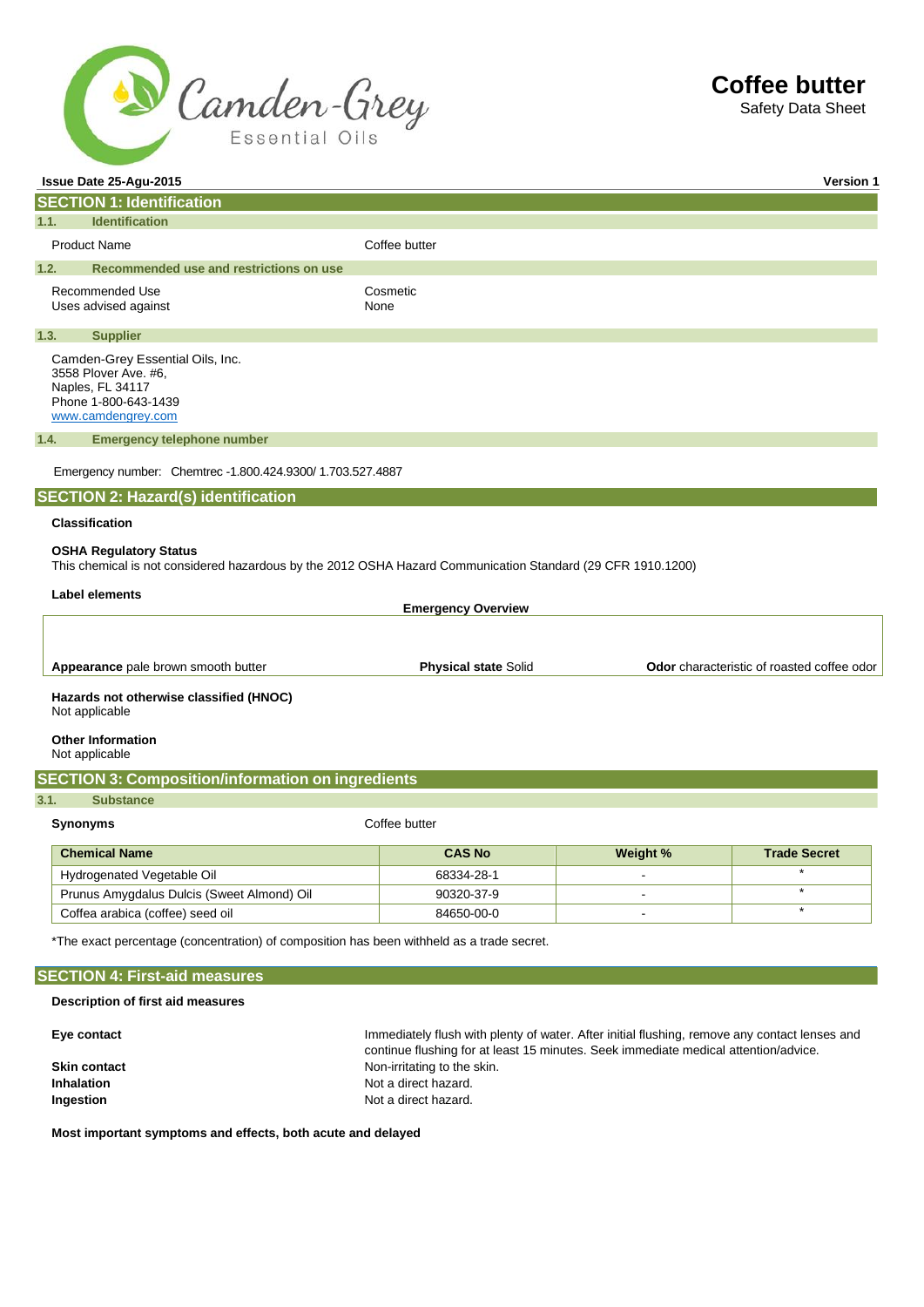Safety Data Sheet

| <b>Symptoms</b>                                                                                                                  | No information available.                                                                                                                                                                                                                                                                                                                                                                                                                                                                           |
|----------------------------------------------------------------------------------------------------------------------------------|-----------------------------------------------------------------------------------------------------------------------------------------------------------------------------------------------------------------------------------------------------------------------------------------------------------------------------------------------------------------------------------------------------------------------------------------------------------------------------------------------------|
| Indication of any immediate medical attention and special treatment needed                                                       |                                                                                                                                                                                                                                                                                                                                                                                                                                                                                                     |
| Note to physicians                                                                                                               | Treat symptomatically.                                                                                                                                                                                                                                                                                                                                                                                                                                                                              |
| <b>SECTION 5: Fire-fighting measures</b>                                                                                         |                                                                                                                                                                                                                                                                                                                                                                                                                                                                                                     |
| Suitable extinguishing media                                                                                                     | Dry chemical, CO2 or water spray.                                                                                                                                                                                                                                                                                                                                                                                                                                                                   |
| Specific hazards arising from the chemical                                                                                       | No information available.                                                                                                                                                                                                                                                                                                                                                                                                                                                                           |
| <b>Explosion data</b><br><b>Sensitivity to Mechanical Impact</b><br><b>Sensitivity to Static Discharge</b>                       | None.<br>None.                                                                                                                                                                                                                                                                                                                                                                                                                                                                                      |
| Protective equipment and precautions for firefighters                                                                            | As in any fire, wear self-contained breathing apparatus pressure-demand, MSHA/NIOSH (approved or equivalent) and full protective gear.                                                                                                                                                                                                                                                                                                                                                              |
| <b>SECTION 6: Accidental release measures</b>                                                                                    |                                                                                                                                                                                                                                                                                                                                                                                                                                                                                                     |
| Personal precautions, protective equipment and emergency procedures<br>6.1.                                                      |                                                                                                                                                                                                                                                                                                                                                                                                                                                                                                     |
| Ensure adequate ventilation, especially in confined areas.                                                                       |                                                                                                                                                                                                                                                                                                                                                                                                                                                                                                     |
| 6.2.<br><b>Environmental precautions</b>                                                                                         |                                                                                                                                                                                                                                                                                                                                                                                                                                                                                                     |
| See Section 12 for additional Ecological Information.                                                                            |                                                                                                                                                                                                                                                                                                                                                                                                                                                                                                     |
| 6.3.<br>Methods and material for containment and cleaning up                                                                     |                                                                                                                                                                                                                                                                                                                                                                                                                                                                                                     |
| <b>Methods for containment</b><br>Methods for cleaning up                                                                        | Steps to be Taken in Case Material is Released or Spilled: Dike and contain the spill with<br>inert material (ie: sand, earth, sawdust) and transfer liquid and solid diking material to<br>separate containers for recovery or disposal. Wash floor area with hotwater solution.<br>Remove contaminated clothing and wash before reuse. Wash affected skin areas with soap<br>and water. Keepspills out of all sewers and bodies of water.<br>Pick up and transfer to properly labeled containers. |
|                                                                                                                                  |                                                                                                                                                                                                                                                                                                                                                                                                                                                                                                     |
| <b>SECTION 7: Handling and storage</b><br><b>Precautions for safe handling</b><br>7.1.                                           |                                                                                                                                                                                                                                                                                                                                                                                                                                                                                                     |
| Advice on safe handling                                                                                                          | Handle in accordance with good industrial hygiene and safety practice.                                                                                                                                                                                                                                                                                                                                                                                                                              |
| Conditions for safe storage, including any incompatibilities<br>7.2.                                                             |                                                                                                                                                                                                                                                                                                                                                                                                                                                                                                     |
| <b>Storage Conditions</b><br>Incompatible materials                                                                              | Keep at a temperature not exceeding 25°C.<br>None known based on information supplied.                                                                                                                                                                                                                                                                                                                                                                                                              |
| <b>SECTION 8: Exposure controls/personal protection</b>                                                                          |                                                                                                                                                                                                                                                                                                                                                                                                                                                                                                     |
| <b>Control parameters</b>                                                                                                        |                                                                                                                                                                                                                                                                                                                                                                                                                                                                                                     |
| <b>Exposure Guidelines</b>                                                                                                       | This product, as supplied, does not contain any hazardous materials with occupational<br>exposure limits established by the region specific regulatory bodies.                                                                                                                                                                                                                                                                                                                                      |
| Appropriate engineering controls                                                                                                 |                                                                                                                                                                                                                                                                                                                                                                                                                                                                                                     |
| <b>Engineering Controls</b>                                                                                                      | Ensure adequate ventilation, especially in confined areas. Eyewash stations.                                                                                                                                                                                                                                                                                                                                                                                                                        |
| Individual protection measures, such as personal protective equipment                                                            |                                                                                                                                                                                                                                                                                                                                                                                                                                                                                                     |
| <b>Eye/face protection</b><br>Skin and body protection<br><b>Respiratory protection</b><br><b>General Hygiene Considerations</b> | Wear safety glasses with side shields (or goggles).<br>Wear protective gloves and protective clothing.<br>No protective equipment is needed under normal use conditions. If exposure limits are<br>exceeded or irritation is experienced, ventilation and evacuation may be required.<br>Handle in accordance with good industrial hygiene and safety practice.                                                                                                                                     |
| <b>SECTION 9: Physical and chemical properties</b>                                                                               |                                                                                                                                                                                                                                                                                                                                                                                                                                                                                                     |
| 9.1.<br>Information on basic physical and chemical properties                                                                    |                                                                                                                                                                                                                                                                                                                                                                                                                                                                                                     |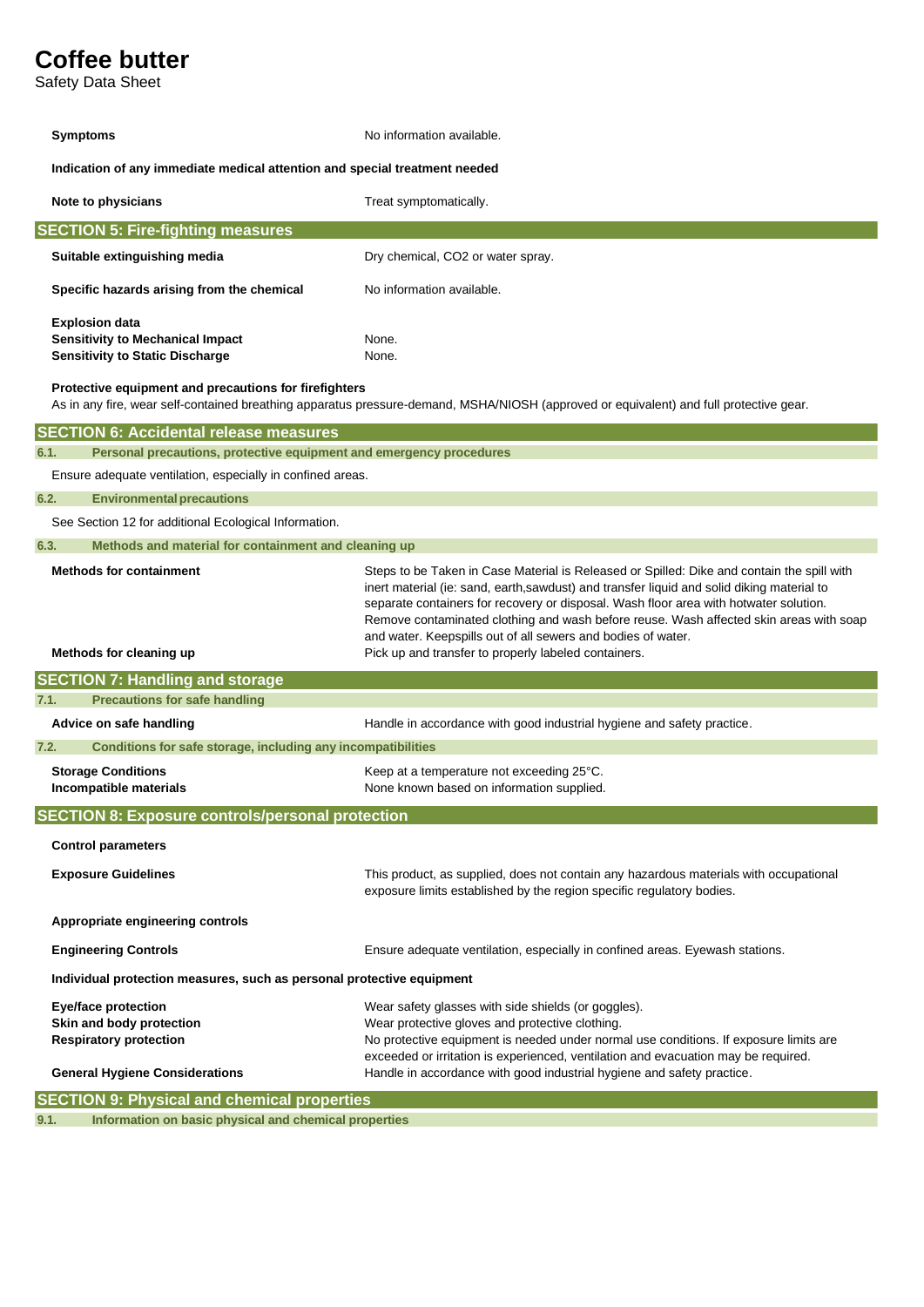Safety Data Sheet

| <b>Physical state</b> | Solid |
|-----------------------|-------|
| Appearance            | pale  |
| Color                 | No ir |

# **Property**

**pH Melting point / freezing point Boiling point / boiling range** No information available **Flash point** >260 °C **Evaporation rate** No information available **Flammability (solid, gas)** No information available **Flammability Limit in Air Upper flammability limit: Lower flammability limit: Vapor pressure Vapor density No information available Relative density** 0.920 to 0.925 @ 50°C **Water solubility** No information available **Solubility in other solvents** No information available **Partition coefficient** No information available **Autoignition temperature** No information available **Decomposition temperature** No information available **Kinematic viscosity** No information available **Dynamic viscosity**<br> **Explosive properties**<br>
No information available<br>
No information available **Explosive properties Oxidizing properties** No information available

### **9.2. Otherinformation**

**Softening point Molecular weight VOC Content (%) Density Bulk density Volatility** 

| No information available |
|--------------------------|
| No information available |
| No information available |
| No information available |
| No information available |
| No information available |

No information available No information available No information available

**Values** 

pale brown smooth butter **Odor Odor** characteristic of roasted coffee odor No information available **Odor threshold** No information available

# **Yalues**<br>No information available<br>42-50 °C

|                    | <b>SECTION 10: Stability and reactivity</b>  |  |
|--------------------|----------------------------------------------|--|
| 10.1.              | <b>Reactivity</b>                            |  |
| No data available. |                                              |  |
| 10.2.              | <b>Chemical stability</b>                    |  |
|                    | Stable under recommended storage conditions. |  |
| 10.3.              | <b>Possibility of hazardous reactions</b>    |  |
|                    | None under normal processing.                |  |
| 10.4.              | <b>Conditions to avoid</b>                   |  |
|                    | Extremes of temperature and direct sunlight. |  |
| 10.5.              | <b>Incompatible materials</b>                |  |
|                    | None known based on information supplied.    |  |
| 10.6.              | <b>Hazardous decomposition products</b>      |  |
|                    | None known based on information supplied.    |  |
|                    | <b>SECTION 11: Toxicological information</b> |  |
| 11.1.              | Information on toxicological effects         |  |
|                    |                                              |  |

# **Information on likely routes of exposure**

| <b>Product Information</b> | No data available  |
|----------------------------|--------------------|
| Inhalation                 | No data available. |
| Eye contact                | No data available. |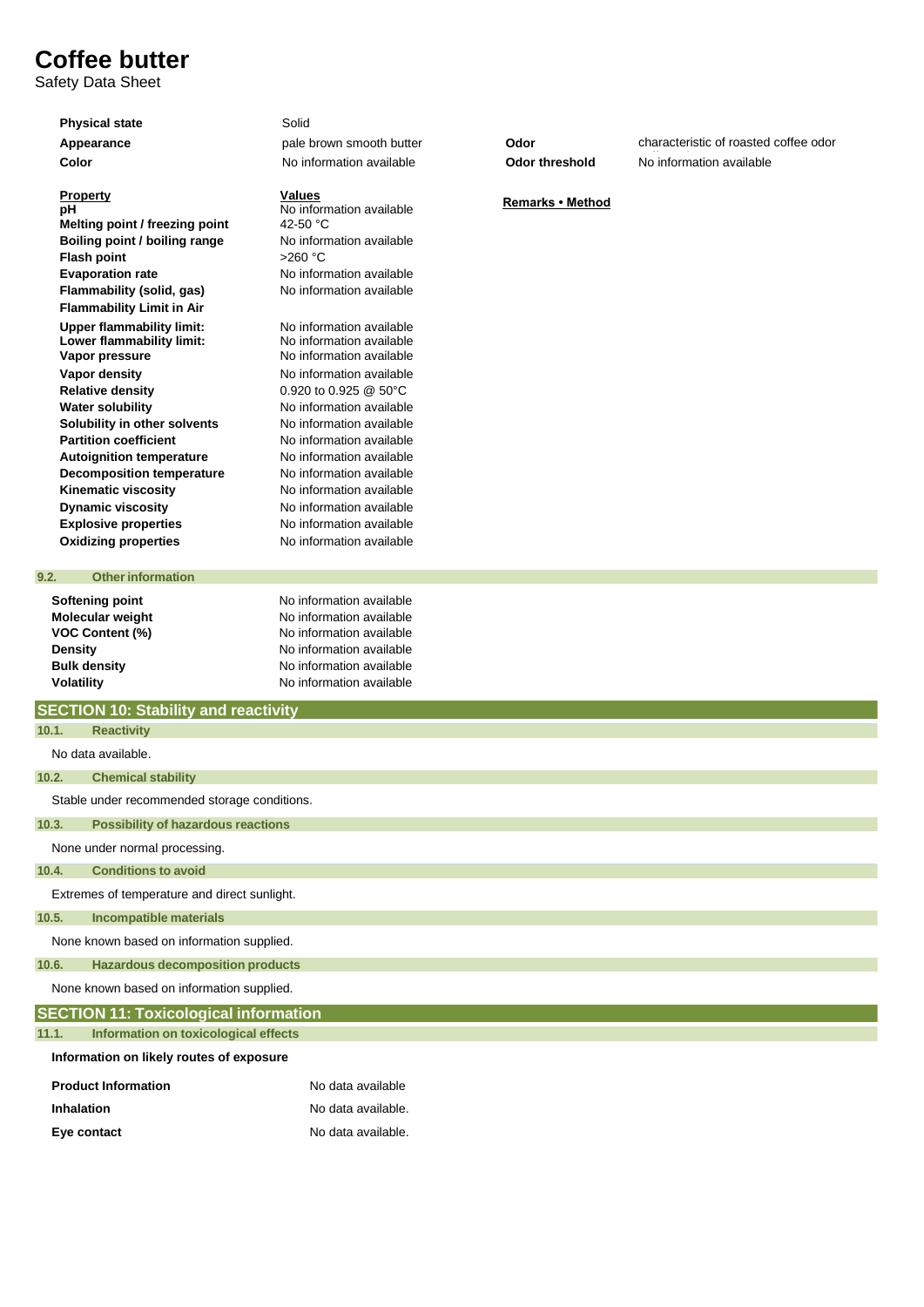Safety Data Sheet

| <b>Skin contact</b>                                                                        | No data available.        |  |  |
|--------------------------------------------------------------------------------------------|---------------------------|--|--|
| Ingestion                                                                                  | No data available.        |  |  |
| Information on toxicological effects                                                       |                           |  |  |
| <b>Symptoms</b>                                                                            | No information available. |  |  |
| Delayed and immediate effects as well as chronic effects from short and long-term exposure |                           |  |  |
| <b>Sensitization</b>                                                                       | No information available. |  |  |
| Germ cell mutagenicity                                                                     | No information available. |  |  |
| Carcinogenicity                                                                            | No information available. |  |  |
| <b>Reproductive toxicity</b>                                                               | No information available. |  |  |
| STOT - single exposure                                                                     | No information available. |  |  |
| STOT - repeated exposure                                                                   | No information available. |  |  |
| <b>Aspiration hazard</b>                                                                   | No information available. |  |  |
|                                                                                            |                           |  |  |

## **Numerical measures of toxicity - Product Information**

|            | <b>SECTION 12: Ecological information</b>  |                                                                                                        |
|------------|--------------------------------------------|--------------------------------------------------------------------------------------------------------|
| 12.1.      | <b>Ecotoxicity</b>                         |                                                                                                        |
|            | No information available.                  |                                                                                                        |
| 12.2.      | <b>Persistence and degradability</b>       |                                                                                                        |
|            | No information available.                  |                                                                                                        |
| 12.3.      | <b>Bioaccumulative potential</b>           |                                                                                                        |
|            | No information available.                  |                                                                                                        |
| 12.4.      | Other adverse effects                      |                                                                                                        |
|            | No information available.                  |                                                                                                        |
|            | <b>SECTION 13: Disposal considerations</b> |                                                                                                        |
| 13.1.      | <b>Waste treatment methods</b>             |                                                                                                        |
|            | <b>Disposal of wastes</b>                  | Disposal should be in accordance with applicable regional, national and local laws and<br>regulations. |
|            | <b>Contaminated packaging</b>              | Do not reuse container.                                                                                |
|            |                                            |                                                                                                        |
|            | <b>SECTION 14: Transport information</b>   |                                                                                                        |
| <b>DOT</b> |                                            | Not regulated                                                                                          |
|            | <b>SECTION 15: Regulatory information</b>  |                                                                                                        |
|            | <b>International Inventories</b>           |                                                                                                        |

# **Legend**

**TSCA** - United States Toxic Substances Control Act Section 8(b) Inventory **DSL/NDSL** - Canadian Domestic Substances List/Non-Domestic Substances List **EINECS/ELINCS** - European Inventory of Existing Chemical Substances/European List of Notified Chemical Substances **ENCS** - Japan Existing and New Chemical Substances **IECSC** - China Inventory of Existing Chemical Substances **KECL** - Korean Existing and Evaluated Chemical Substances **PICCS** - Philippines Inventory of Chemicals and Chemical Substances **AICS** - Australian Inventory of Chemical Substances

**US Federal Regulations**